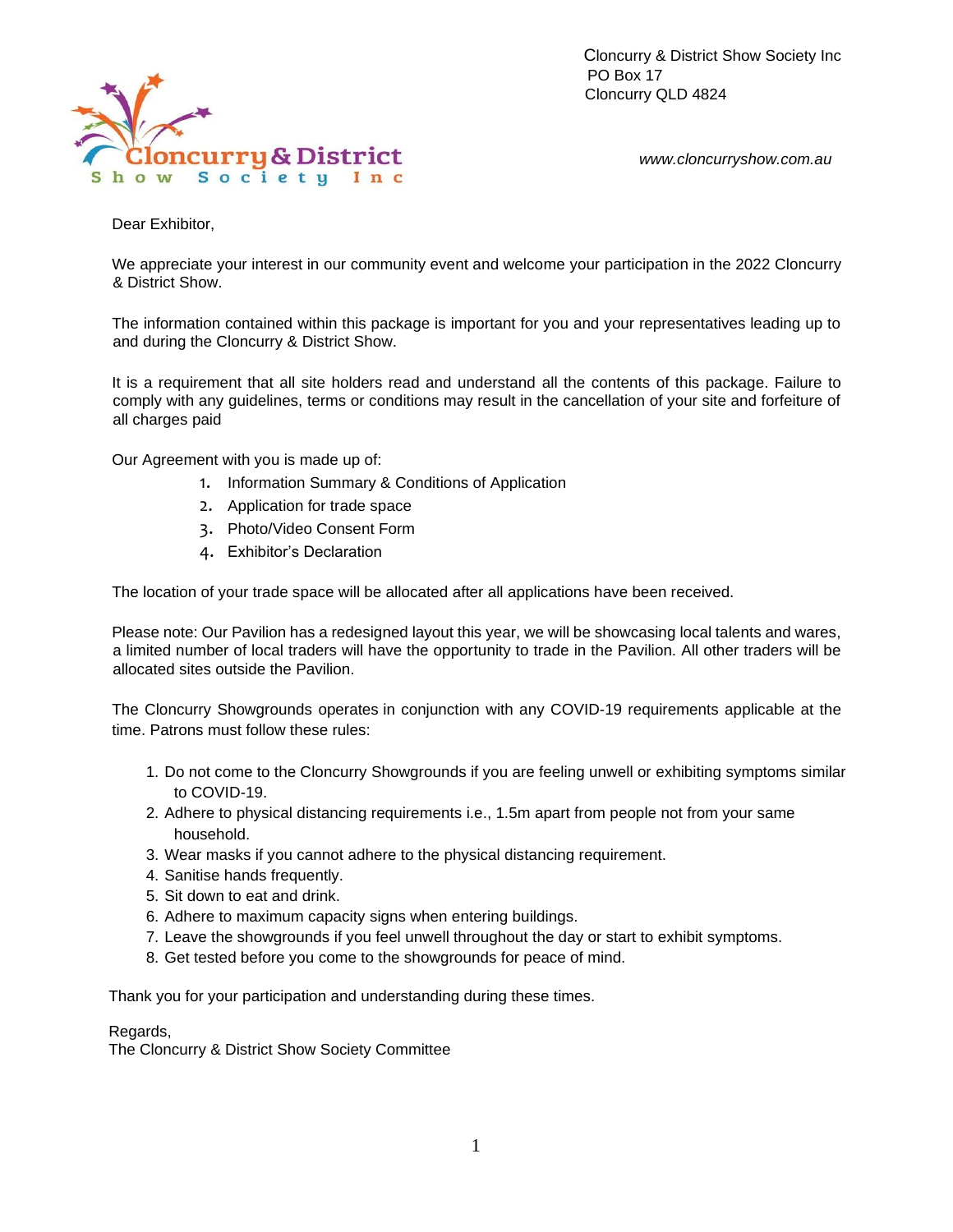

# **Trade Site: Information Summary & Conditions of Application**

Please read the following information pertaining to your site

INFORMATION SUMMARY:

Show Dates: 10<sup>th</sup> and 11<sup>th</sup> of June 2022 Gates: Friday 10<sup>th</sup> 9:00am till 4:00pm Saturday 11<sup>th</sup> 10:00am till 8:00pm (Gates are open after this time for crowd departure) Pavilion: Friday 10<sup>th</sup> 11:00am till 4:00pm Saturday 11<sup>th</sup> 10:00am till 6:00pm Displays and/or sites must not be dismantled, or goods or materials removed before 6:00pm on the Saturday. *Set up times of Trade sites & Exhibits:*  Wednesday the 8<sup>th</sup> of June from 9:00am till 5:00pm Thursday the 9<sup>th</sup> of June from 9:00am till 5:00pm (Earlier arrangements can be made via appointment only) Friday the  $10<sup>th</sup>$  of June – prior to SHOW DAY opening hours Saturday the 11<sup>th</sup> of June – prior to SHOW DAY opening hours *Bump Out:*  Industrial/Agricultural areas - NOT BEFORE 5PM SATURDAY Pavilion - NOT BEFORE 6PM SATURDAY *Security:*  On site security will be always patrolling the grounds during the 2 days of the Cloncurry Show. Security officers will be responsible for the control of the grounds and crowd control during the Show dates. Vehicles: Vehicles are not permitted on the grounds during the operation of the Cloncurry Show. All servicing of stalls must be carried out prior to 10:30am daily from which time all vehicles must be removed from the grounds. Parking will be available in Station St for accredited trade site operators.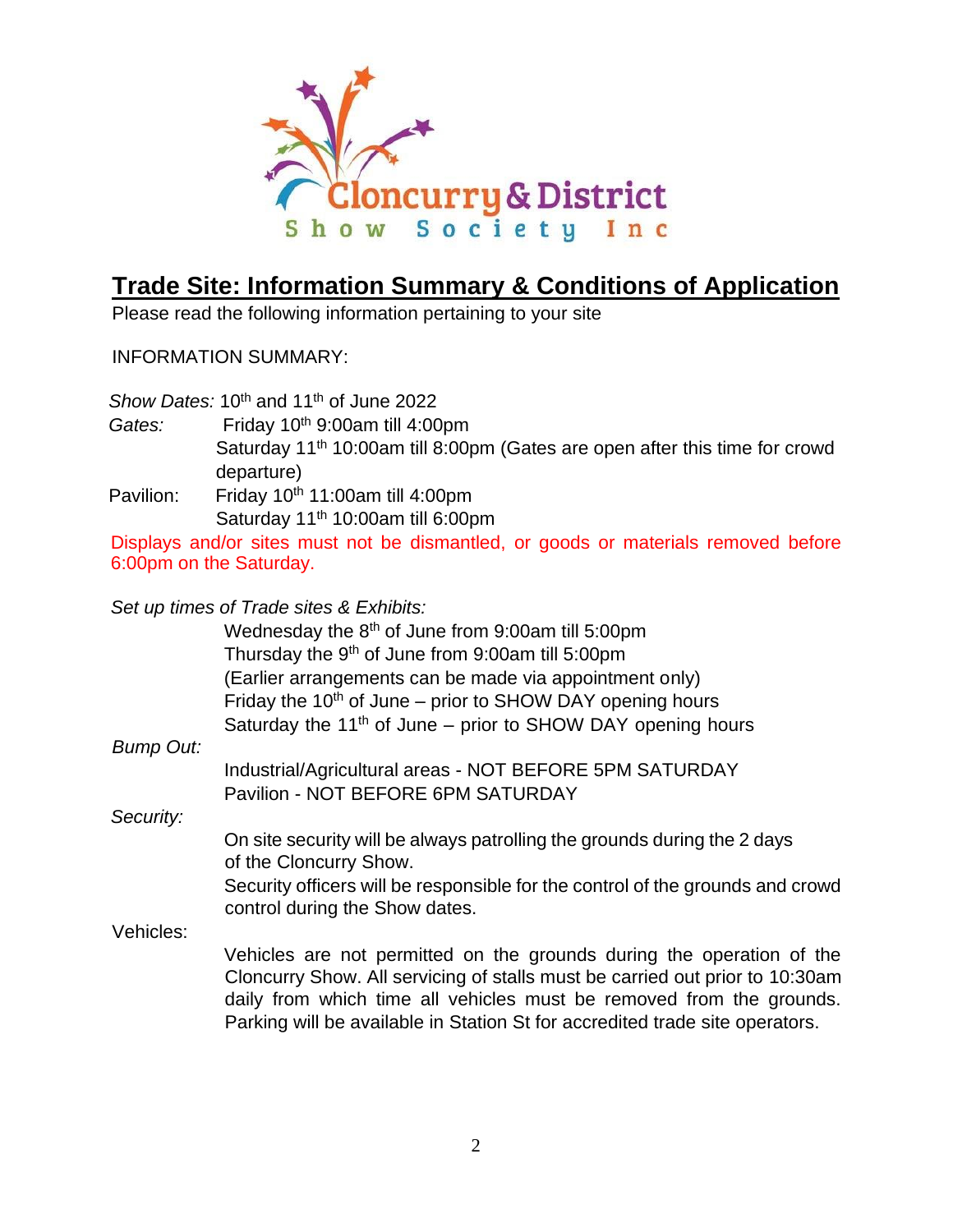#### Payment:

Full payment for trade and camping must be paid in full before entry and allocations of trade site is obtained. There will be no exceptions.

Site applications will not be accepted if fees from previous year/s are outstanding.

An invoice will be provided for GST purposes.

\*If Event must be cancelled due to COVID 19, all site payments will be refunded

#### Insurance: The trade space vendor must maintain with an insurance company, all Product & Public Liability insurance, this is compulsory, no exceptions will be given. Sites will not be allocated until insurance documentation, and full payment is received

#### Site Allocation:

All site applications will be received and considered against a selection criterion based on past performance, attraction or value for money. Each successful vendor will be allocated a particular site. This site cannot be exchanged. The size of the site allocated will be as per the site frontage and site depth applied for on the application form. Please include ALL protruding parts of your finalized setup e.g. tow bar, awnings. etc. If the vendor requires camping on site, please include this in the size of the site. NO LATITUDE WILL BE GIVEN. No selling, canvassing, hawking or distribution of printed or other matter will be permitted outside of the area assigned to the vendor. Failure to comply with this stipulation will warrant the confiscation of such articles/goods and the evictions of offending persons from the Cloncurry Show. Due to the limited availability of sites, the Cloncurry & District Show reserve the right to reject any applications. Your site is not guaranteed until paid in full. Site allocations are decided by and allocated by the Area Coordinators, these placements are given a lot of consideration and are organised to be positioned for the best benefit to the trader and the public. These decisions are final. If the vendor is dissatisfied with the allocated site, the vendor should withdraw the application immediately. No negotiations will take place for any vendor wishing to change sites on arrival. The Cloncurry & District show Society Inc reserves the right to move a vendor should the need arise.

Camping:

Onsite camping – Restrictions and fees apply Car parking at the Showgrounds will be allocated in Station St.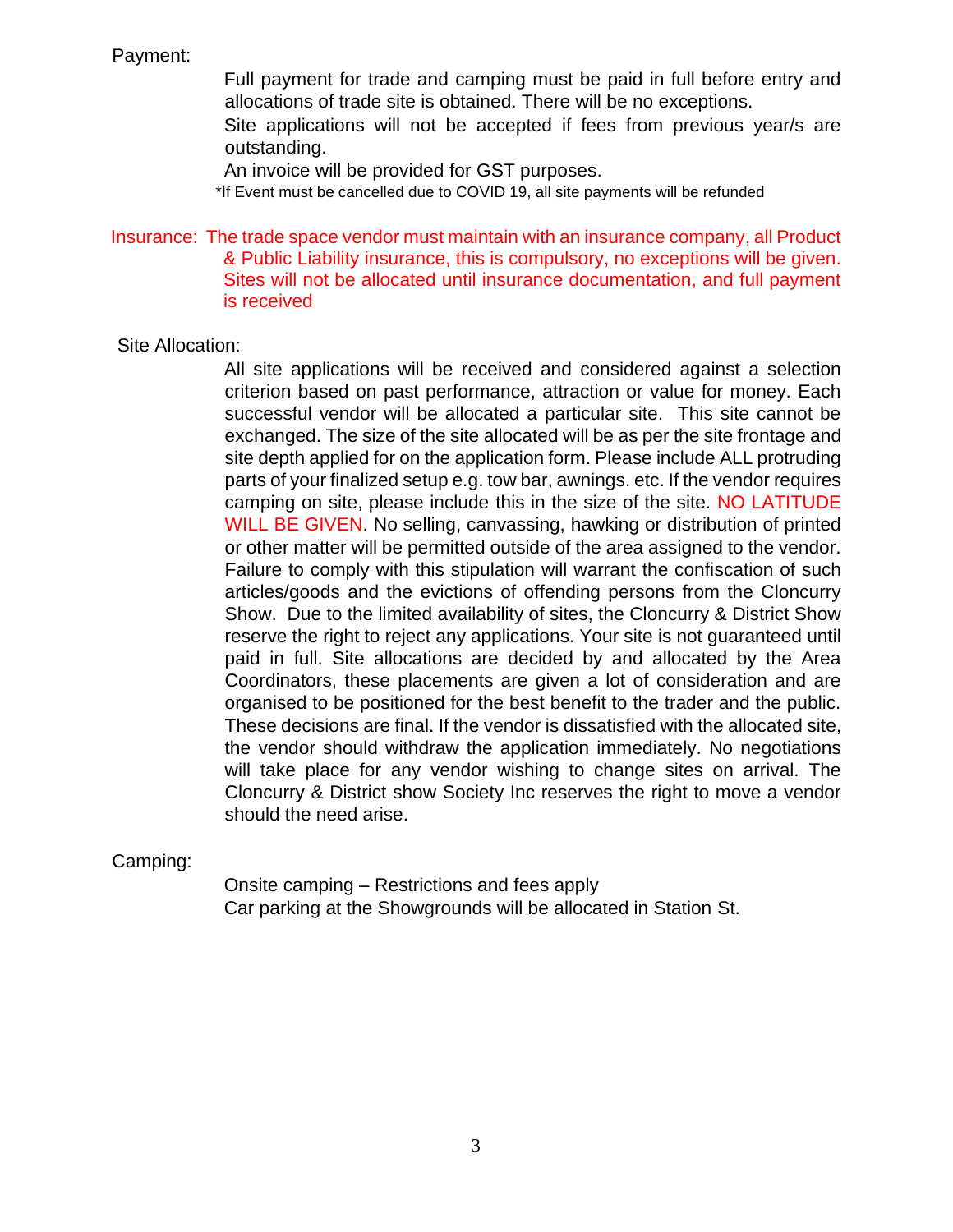#### **CONDITIONS:**

## **1. STALL REGULATIONS:**

- All stalls must be constructed and maintained in accordance with the appropriate state and city departmental regulations. It is the responsibility of the applicant to see that all permits and inspections etc. have been obtained and carried out. Such certificates must be furnished when requested by the Cloncurry & District Show Society. Details of these regulations are available through web sites.
- Smoking is only permitted in designated smoking areas under the *Queensland Government Health Laws*. Smoking outside these areas will be reported to security.
- Wrist bands must be worn at all times during the Cloncurry & District Show Days.
- All trade sites must be kept clean and completely free of rubbish during trading and when trade site is vacated at the finish of the event.
- The Vendor must comply with all statutory obligations under the Workplace Health and Safety Act and any regulations made under it, Safe Food (QLD) and any regulations made under it, the Electrical Safety Act 2002 and any regulations made under it, the Dangerous Goods Safety Management Act 2001 and any regulations made under it and any applicable Advisory Standards, Industry Codes of Practice or Australian Standards which apply in Queensland.

# • *FOOD SITES - STALL REGULATIONS*

- **1.** All food vehicles/stalls etc, must have a current "Food Business Licence" Certificate**.**
- **2. All Food sites producing grease must supply their own grease trap, which must be accessible for a daily pump put.**
- **3.** NO oils or grease are to be dumped on the grounds.

#### **2. SUB-LETTING:**

- The allocated site is to be used only and solely for the purpose specified on the application and by the person or firm to whom it has been allocated.
- **No subletting** will be permitted without the written permission of the Cloncurry & District Show Society.

## **3.** RAFFLES / GAMBLING:

- Gambling, disposal of any article by lot or chance and sale of art union tickets is *strictly prohibited* except on those sites specifically allocated for that purpose.
- Exhibitors must not allow their areas, other than those specified, to be used for fund raising raffles even though the exhibitor may be sponsoring a charity.

#### **4. SITE AND SELLING RESTRICTIONS:**

- The exhibitor must confine his/her business to the purpose accepted on the Site Application.
- **No selling, canvassing, hawking or distribution of printed or other matters will be permitted outside the area allocated.**
- Canvassing off your site will lead to closure of your site and forfeiting of monies.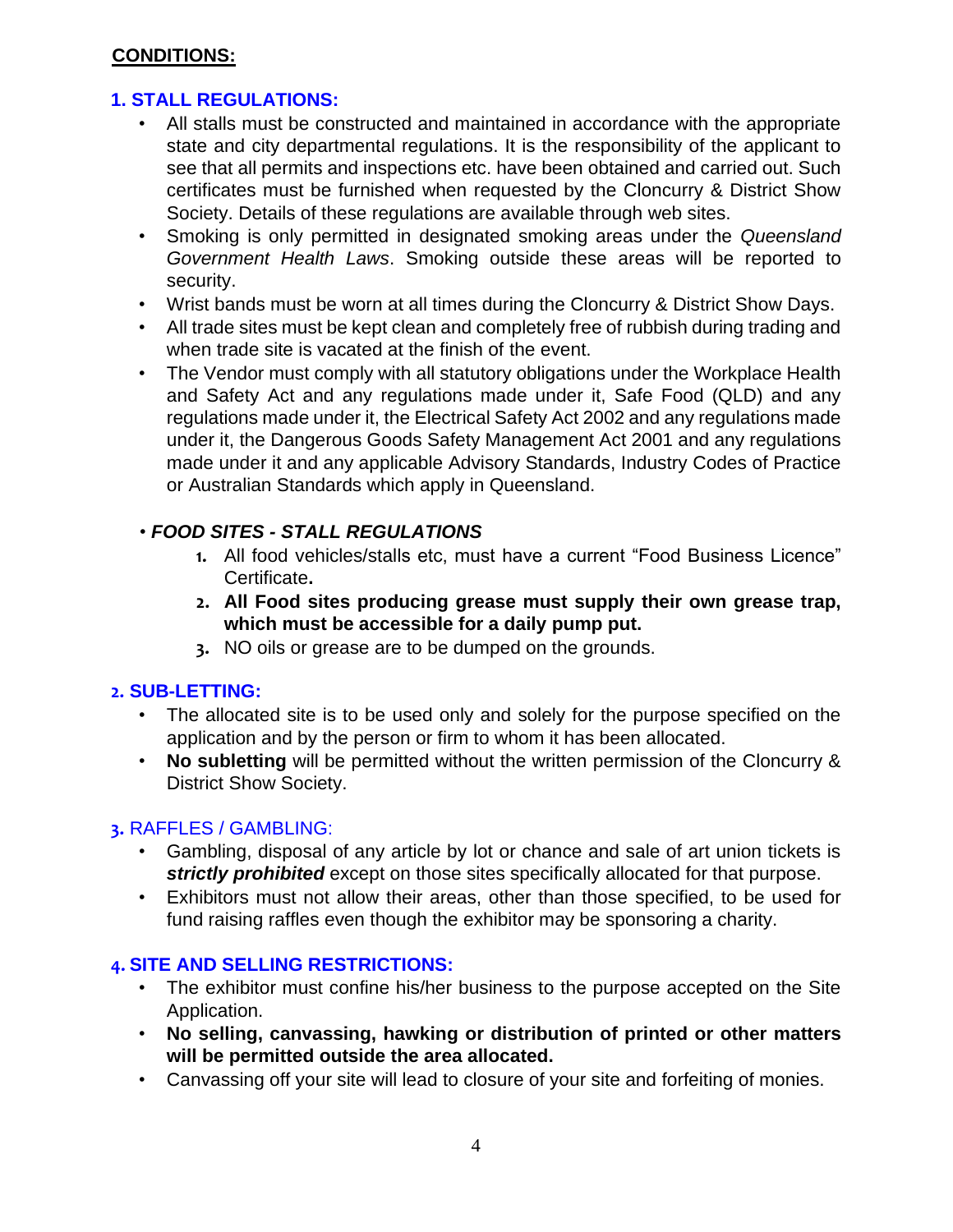- The Cloncurry & District Show Society Inc reserves the right to forbid the sale of any line for which specific application has not been made.
- Only those goods of the nature stated on the application form are to be displayed and/or sold. The Cloncurry & District Show Society shall retain the power to enter upon the vendor's site and remove any article, sign, picture or printed matter which may be deemed as obscene or a likely cause of offence to the general public and/or officials of the Cloncurry & District Show Society.
- The Trade Site Vendor indemnifies the Cloncurry & District Show Society and its personnel against all expense, losses, damages and costs that they may sustain or incur as a result of any claims made by any person against the Trade Site Vendor before, during and after the 2019 Cloncurry & District Show.

# **4a SHOWBAGS**

• **The selling of Showbags of any description on any site is strictly limited to licensed Showbag Operators ONLY.**

## *4b. SHOWBAG, NOVELTY AND RELATED TOY RETAILERS*

- All Showbags, novelty & related toy retailers are to comply with the "National Guidelines on the Safety of Toys & Novelties in Showbags".
- In signing your Site Application Form, you are agreeing to comply with the "National Guidelines on the Safety of Toys & Novelties in Showbags".
- Should you require the latest version, it is available from the Office of Fair Trading, Department of Employment, Economic Development and Innovation, on the Queensland Government website at :

**www.fairtrading.qld.gov.au** or telephone (07) 3305 9614 or (07) 3305 9612.

# **4***c. FOOD*

- The selling of the following food lines are **NOT PERMITTED,** as they are exclusive showmen's lines: **fairy floss, dagwood dogs, waffles, doughnuts, toffee apples and snow cones.**
- **Cloncurry & District Show Society Inc reserves the right to exercise discretion at vendor's requests.**

## *4d. GENERAL*

• Sale of the following items **ARE NOT PERMITTED** as it is our view and aim to protect families at our Show. Playing cards (nude or lurid) Explicit and hardcore T-Shirts Fuel type fire lighters (Zippo) Pressure pack fart gas or similar Fake cigarettes **Horns** and trumpets Pressure pack snow Fireworks - crackers Shang-hi, Sling Shots Silly string or similar item Stink bombs Water bombs Bomb Bags Bouncing Beans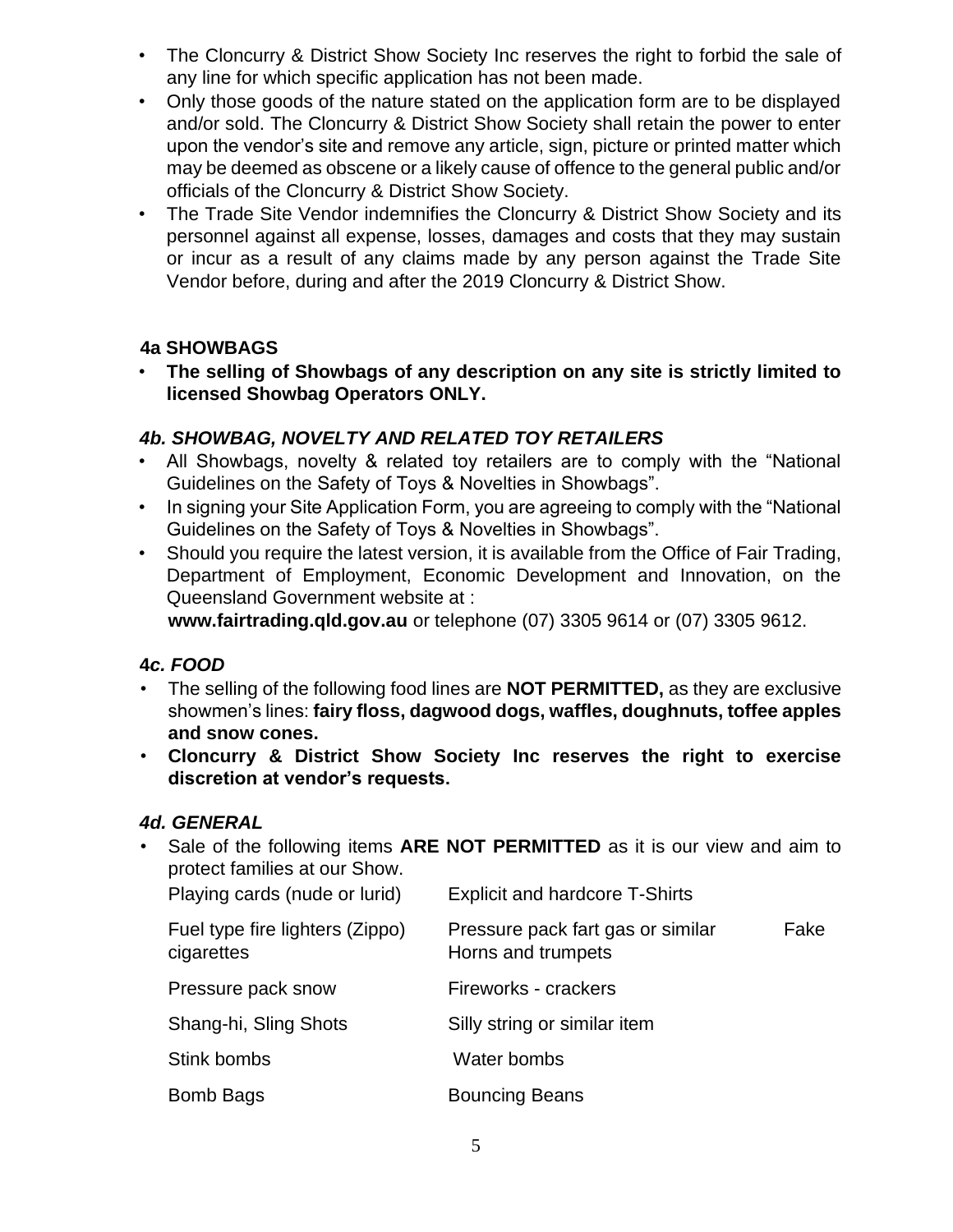Drug related goods Knives (including penknives)

Daggers and swords **Laser pointers, lights or distractive items** 

Metal and wooden martial **Offensive material** 

art nunchakus Novelties on sticks (Excluding Balloons)

- Toy guns are acceptable **HOWEVER THE FOLLOWING ARE NOT:**
	- **1. Ball bearing guns**
	- **2. Eight shot caps**
	- **3. Laser guns**
	- **4. Pellet guns**
	- **5. Pop downs (throw downs)**
	- **6. Potato Gun**
	- **7. Replica guns (bullet type)**
	- **8. Roll caps**
	- **9. Strip caps**
	- **10. Water pistols over 150mm**

# **5. SITE ALLOCATION RESTRICTIONS:**

- No banners, flags or display stands must be outside the site boundary.
- No part of an exhibitor's display material, tents, pegs, ropes, marquees or items for sale etc. to encroach on another site.
- All staff must remain within their own site boundaries.

# **6. ADVERTISING SIGNS:**

- The display of approved advertising signs of any description is restricted to the area occupied by the exhibitor.
- No permanent signs to be erected unless otherwise arranged with the Cloncurry & District Show Society.

## **7. EXHIBITOR CONDUCT:**

- The exhibitor and/or employees are to conduct themselves in an orderly and respectful manner while they are on the Showgrounds.
- Alcoholic beverages must not be consumed on sites by the site holder and/or workers.

# **8. OFFENSIVE MATERIAL:**

• The Manager or Executive Committee Members of the Cloncurry & District Show Society shall have the power to enter sites and remove any article, sign, picture or printed matter, which, in their opinion may be a cause of offence to the public or the Officials of the Cloncurry & District Show Society.

## **9. DISPLAY FASTENINGS:**

• Under no circumstances shall an exhibitor excavate, dig or place pegs in his area without first obtaining authority from the Cloncurry & District Show Society.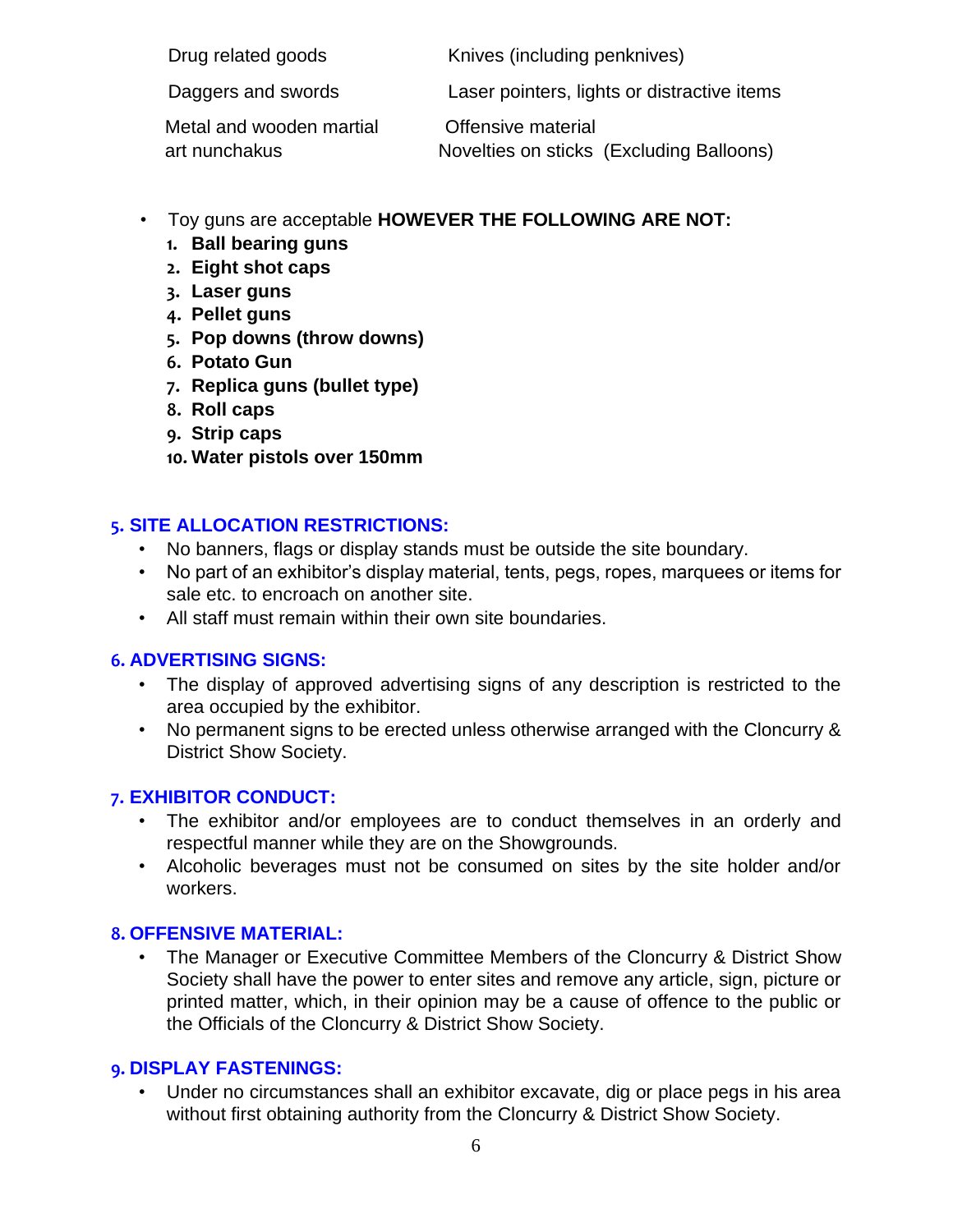- Securing of floor coverings to floors is to be by tape. *Nails, screws or bolt fasteners into concrete floors are not permitted.*
- With permanent stalls, please advise the Cloncurry & District Show Society of any alterations you are intending to make **10. DISPLAY LAYOUT:**
- The Cloncurry & District Show Society undertakes to rent the site and/or building thereupon in their present condition.
- All subsequent plumbing, carpentry and electrical requirements will be the responsibility of the exhibitor.
- Except for permanent stalls, erection of structures of a permanent nature is not permitted. All erections are to be temporary in nature and removed at the conclusion of the Show.

# **11. SOUND SYSTEMS:**

- PA Systems, projectors and sound units must be governed so that their volume is not objectionable to other exhibitors or show patrons.
- The Cloncurry & District Show Society is empowered to order objectionable systems disconnected on receipt of a legitimate complaint.

# **12. ELECTRICAL:**

- The Cloncurry & District Show Society Inc insists that all Exhibitors, Operators of Show Amusements, Show Stalls or commercial activities use Electrical Safety Switches to be plugged in at all times at the 'Point of Supply'.
- Anyone *intending to bring electrical equipment to the Showgrounds will be required to ensure that such equipment is* fitted with residual current *protection (with rated residual current <30 mA)* and *that all electrical leads, tools and appliances have been inspected by a licensed electrical contractor and are currently tagged.* The tag must be within the next test due date. The use of double adaptors and piggy-back plugs is prohibited and all power boards must also be tested and tagged. Domestic power boards are not to be used in an outside situation unless specifically approved for this purpose.
- Under the Electrical Safety Act when constructing amusements and displays IT IS COMPULSORY to use electrical safety switches at the 'Point of Supply' and leads MUST BE TESTED AND TAGGED. THIS MUST BE AT YOUR EXPENSE.
- The 'Point of Supply' is the permanent location of power points (single and three phase) or similar type of connection connected to the Cloncurry & District Show Societies electrical installations.
- Power Boards must be of approved external industrial quality.
- When exhibits, food outlets, displays and amusements are operational, everyone MUST COMPLY with the following:
	- (a) Electrical Safety Switch at 'Point of Supply'
	- (b) Tagged and tested electrical leads
	- (c) NO Double Adaptors or piggy back leads to be used at all
	- (d) At all times electrical leads MUST NOT IMPEDE the flow of pedestrians and vehicles.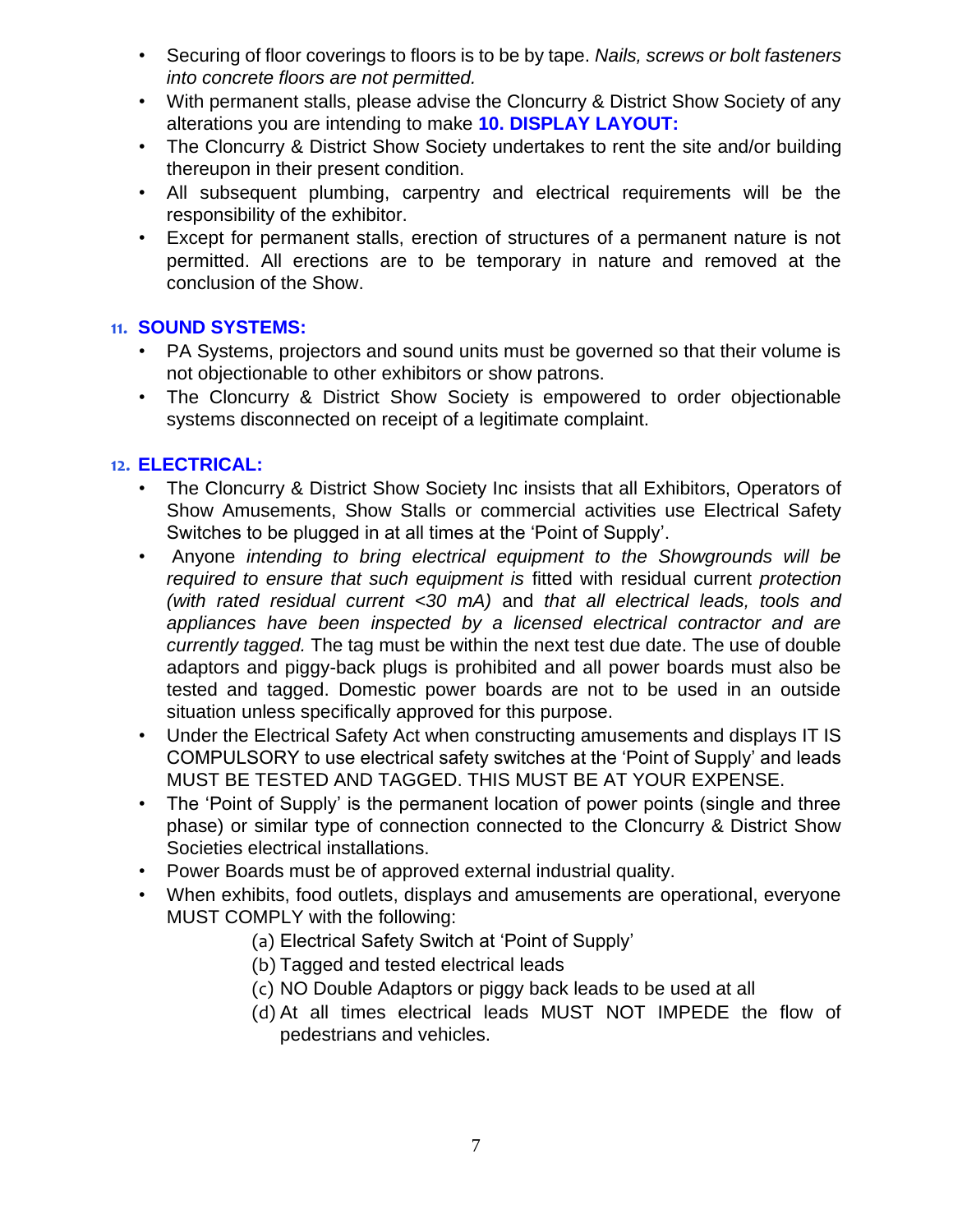#### **13. DOUBLE ADAPTORS:**

- The Cloncurry & District Show Society disallows the use of double adaptors to prevent overloading of circuits.
- Four outlet Power boards with an overload facility are allowable.

## **14. RUBBISH DISPOSAL**

- All site holders are to remove rubbish from their site each night prior to cleaning.
- Site holders will be responsible for cleanliness of their site for the entire duration of the Show.
- FOOD SITES No food or oil is to be left on the ground. *REMEMBER –* **a clean and tidy site will attract customers.**

## **15. SITE ALLOCATIONS:**

- The Cloncurry & District Show Society Inc has the final say on site allocation.
- No further matters will be entered.

#### **16. SITE CANCELLATION:**

- If the site holder cancels his/her site for any reason whatsoever, such cancellation is to be in writing & addressed to Cloncurry & District Show Society Inc.
- Early cancellations will be refunded, less a 20% administrations fee. Any cancellations received less than 10 days prior to the show will not be refunded, unless the site is able to be filled.

#### **17. SITEHOLDER INFORMATION:**

- From time to time people enquire about sites and products that site holders sell. It is understood that the Cloncurry & District Show Society Inc can pass on your contact details.
- If you do not wish this to happen, please advise this on the Site Application Form in the Privacy Act Section.

## **18. LOSS OR DAMAGE:**

- The Cloncurry & District Show Society Inc will not under any circumstances be held responsible for any loss of or damage to the stock in trade, etc. or any part thereof of any site holder or exhibitor from any cause whatsoever.
- Fire Precautions will be taken to guard against fire and to protect the property at the Cloncurry & District Show, but site holders will NOT be insured at the cost of the Cloncurry & District Show Society.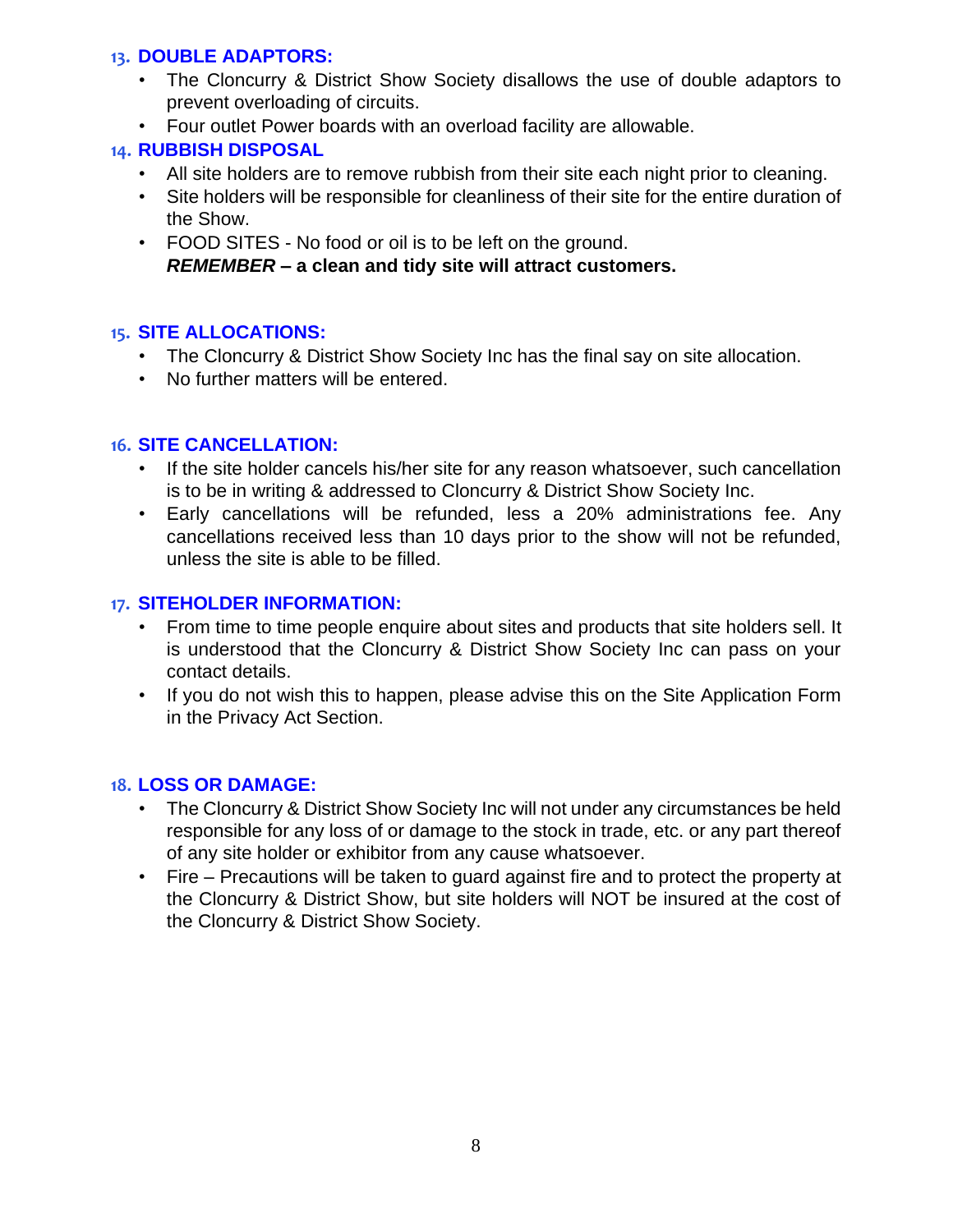#### **19. INDEMNITY:**

- The Cloncurry & District Show Society Inc will not be responsible for any accident which may be caused through or by the site holder, or which may happen in connection with his/her business & the site holder shall save the Cloncurry & District Show Society Inc harmless & indemnify it against any legal proceedings arising from every such accident.
- Please note that Vendors failing to adhere to these rules may be removed from the grounds and may be refused entry to future Cloncurry & District Shows.

#### **20. PUBLIC LIABILITY - CERTIFICATE OF CURRENCY:**

- A copy of the current Public Liability Policy held by each Trader/Exhibitor *must* be produced prior to the Cloncurry Show covering the dates of the Cloncurry Show for permission to enter to the Showgrounds and have access to your Site.
- The Indemnity level should be a minimum of \$10M.
- Without proof of Public Liability coverage held by applicants for show sites, the Cloncurry & District Show Society may reject access to Site holders at its absolute discretion.
- Details of current Public Risk Insurance provided will be respected as private and confidential information.

## **21. WORKPLACE HEALTH & SAFETY REGULATIONS:**

- Written and signed assurance is required from you that any temporary structures, vans, equipment etc. and any activity that takes place on or adjacent to your site, complies in all respects with Workplace Health & Safety Legislation.
- This includes but is not limited to testing and tagging of all electrical equipment and fitting of earth leakage detection devices if equipment is not double insulated.
- **You are also required to provide a written report of all accidents and/or dangerous occurrences**

#### **22. ALTERATIONS:**

• The Cloncurry & District Show Society Inc reserves the right to alter these Terms & Conditions at any time and without further reference to site holders.

## **23. DOGS ON LEASHES**

• The Cloncurry & District Show Society Inc have a policy that all dogs whilst on the Show grounds and Equestrian Centre for the duration of their stay must have their dogs on a leash unless in their owners dwelling or vehicle.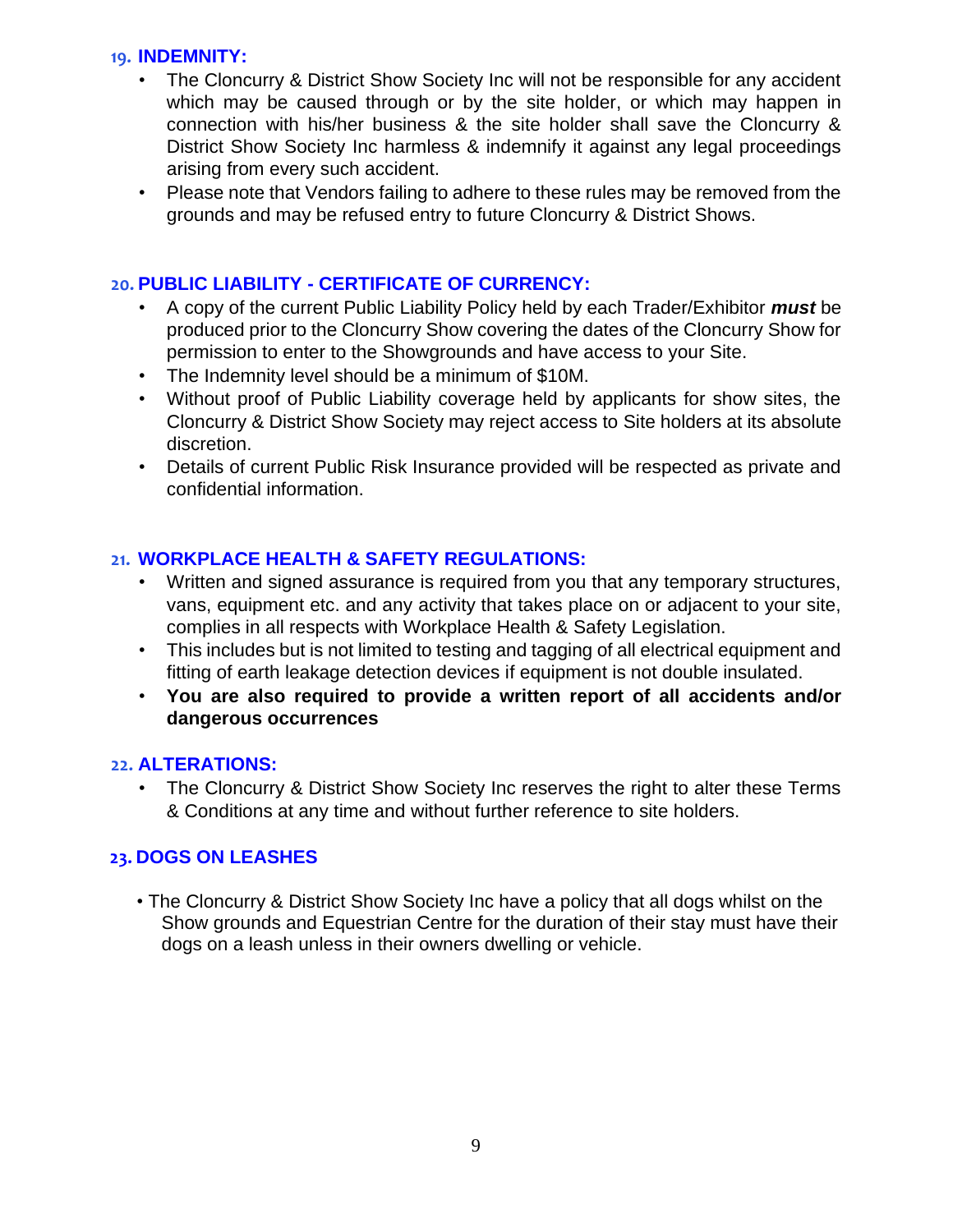

# Trade Space Application

Please note: Our Pavilion has a redesigned layout this year, we will be showcasing local talents and wares, a limited number of local traders will have the opportunity to trade in the Pavilion. All other traders will be allocated sites outside the Pavilion.

Please Tick:

| □ Outdoor Trade Space | □ Community Group (Display Only) |
|-----------------------|----------------------------------|
|                       |                                  |

☐ Local Seller Inside ☐ Local Seller Outside

Once completed please email to: *cloncurryshowoffice@gmail.com*

# **BUSINESS INFORMATION**

Please print clearly and complete all pages including the Exhibitor's Declaration.

| <b>POSTAL ADDRESS:</b>   |             |  |  |  |
|--------------------------|-------------|--|--|--|
|                          |             |  |  |  |
|                          |             |  |  |  |
|                          |             |  |  |  |
| <b>ITEMS TO BE SOLD:</b> |             |  |  |  |
| POWER REQUIREMENTS:      |             |  |  |  |
| PRIVACY ACT: □ Consent   | Non-Consent |  |  |  |

Please indicate your consent for your contact details being passed on to patrons, sponsors and media and to be listed on our website.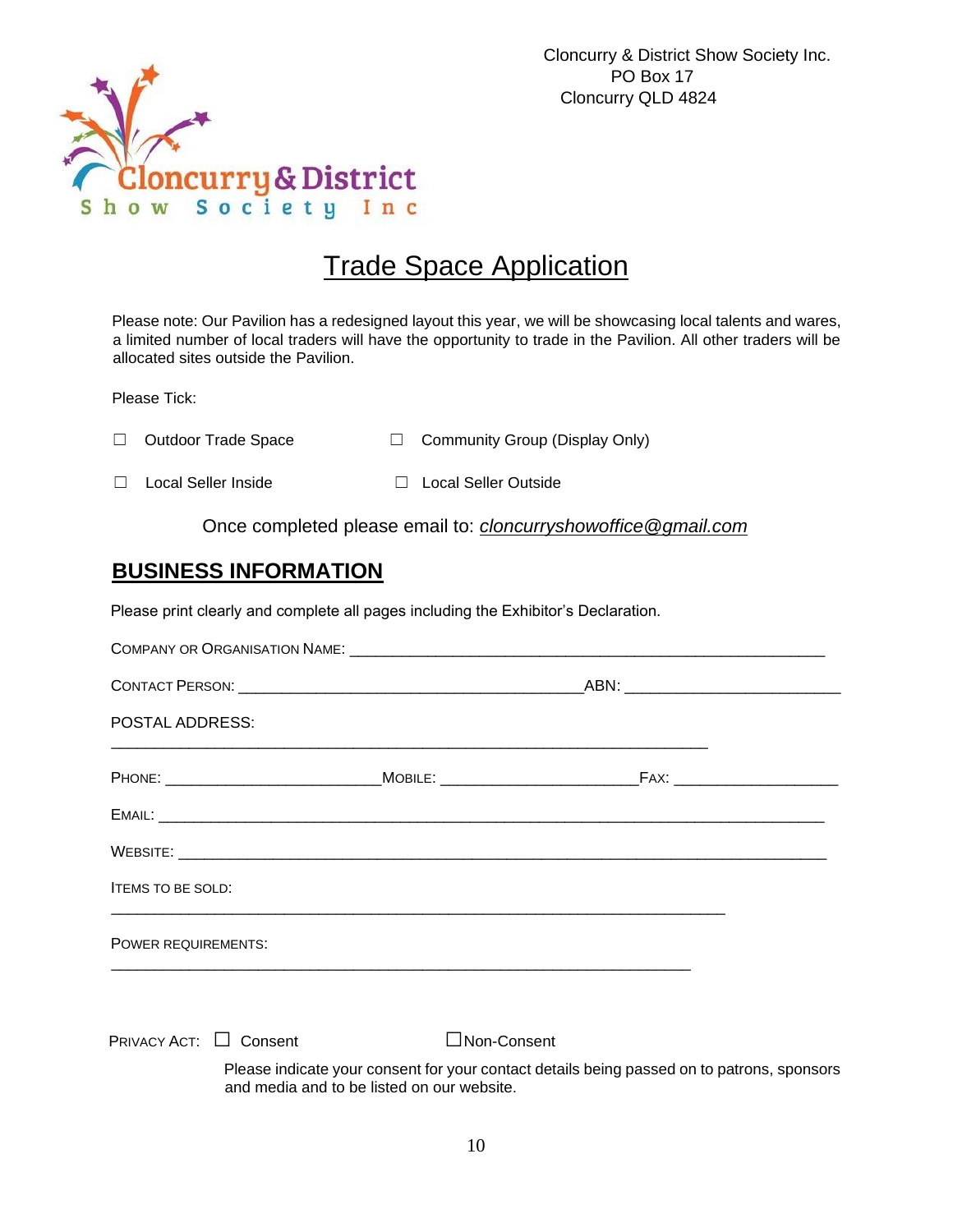$\Box$  PUBLIC LIABILITY CERTIFICATE - Stallholders must have their own comprehensive insurance, as the Society will NOT be held responsible for loss of goods or damage. Please attach a valid copy of your PUBLIC LIABILITY CERTIFICATE OF CURRENCY WITH YOUR APPLICATION FORM

□ <sup>I</sup>NDEMNITY LEVEL (Min \$10million): \_\_\_\_\_\_\_\_\_\_\_\_\_\_\_\_\_\_\_\_\_Date

Current to:

**(CERTIFICATEOF CURRENCY MUST BE ATTACHED COVERING SHOW DATES)** 

#### **Trade Site Details:**

TYPE OF SITE USE (Please tick one and provide details):

| <b>TYPE OF SITE</b>                                        | <b>TICK</b> | <b>DESCRIPTION OF USE</b> |
|------------------------------------------------------------|-------------|---------------------------|
| <b>Local Community Group</b><br>- Display only             |             |                           |
| Trade Site - Food<br>/Beverage                             |             |                           |
| Trade Site - General<br><b>Sales</b>                       |             |                           |
| Industrial/ Agricultural<br>Site - Display & Sales         |             |                           |
| Local Seller-<br>Pavilion<br>(Limited number<br>available) |             |                           |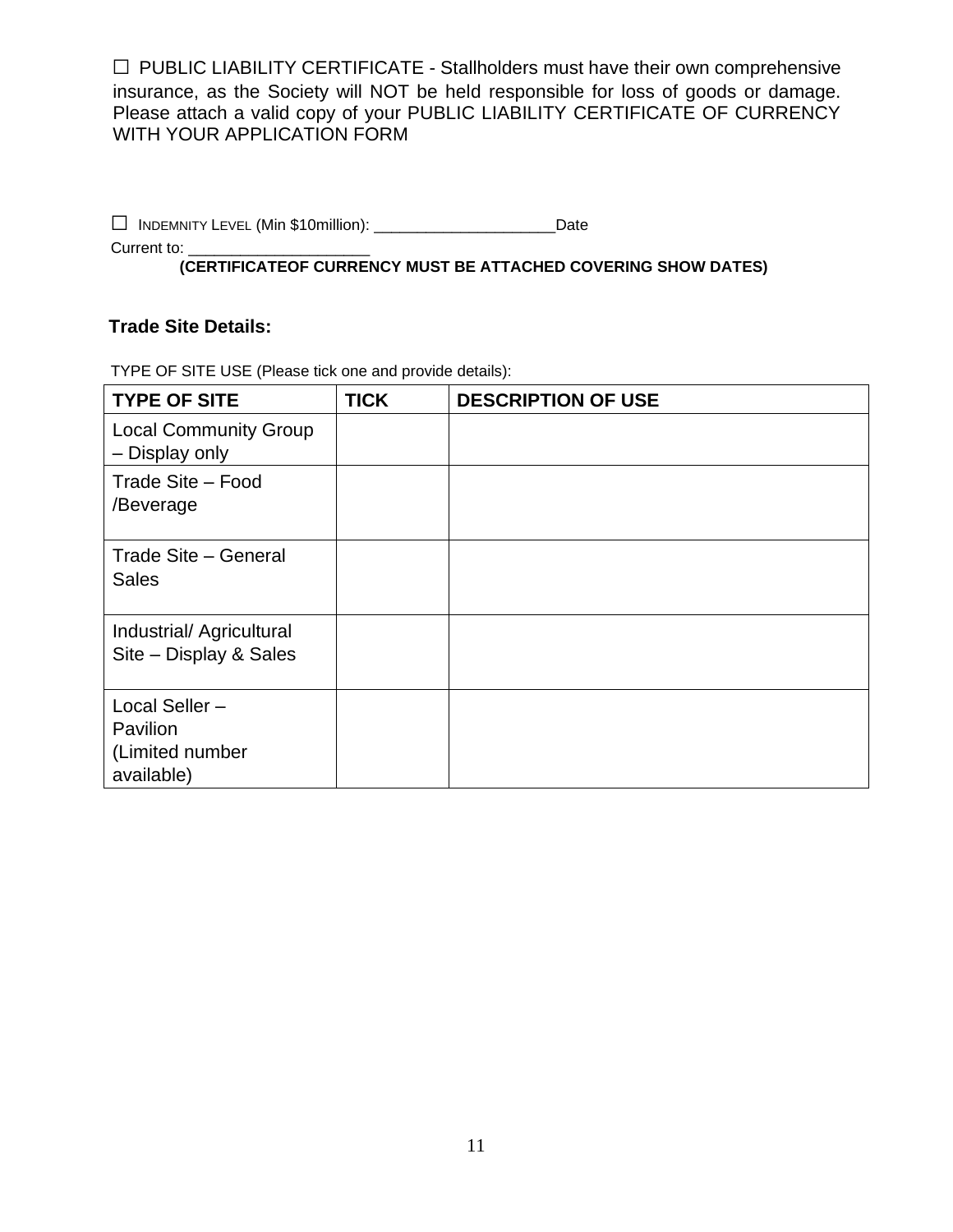# **SITE DECRIPTION**:

| <b>TYPE</b>                           | <b>PRICE</b>                                                                      | NO. OF<br><b>SITES</b> | <b>FRONTAGE</b><br><b>LENGTH</b> | <b>SITE DEPTH</b> | <b>POWER</b><br><b>REQUIRED</b> |
|---------------------------------------|-----------------------------------------------------------------------------------|------------------------|----------------------------------|-------------------|---------------------------------|
| Standard                              | \$165<br>(inc<br><b>GST</b>                                                       |                        | 3m                               | 3m                | YES/NO                          |
| Industrial/<br>Agricultural           | Standard<br>price $+$ \$5<br>per metre                                            |                        |                                  |                   | YES/NO                          |
| <b>Local Seller</b>                   | \$82.50                                                                           |                        | 3m                               | 3m                | <b>YES/NO</b>                   |
| Community<br>$Group-$<br>Display Only | Outside<br>$only - Free$<br>of charge.<br><b>Not</b><br>available in<br>Pavilion. | 1                      | 3m                               | 3m                | Not Available                   |

- Please bring your own leads if you require power
- Please supply your own hoses, no leaking connections, water restrictions are in place.
- Pets are allowed but must be always on a lead when outside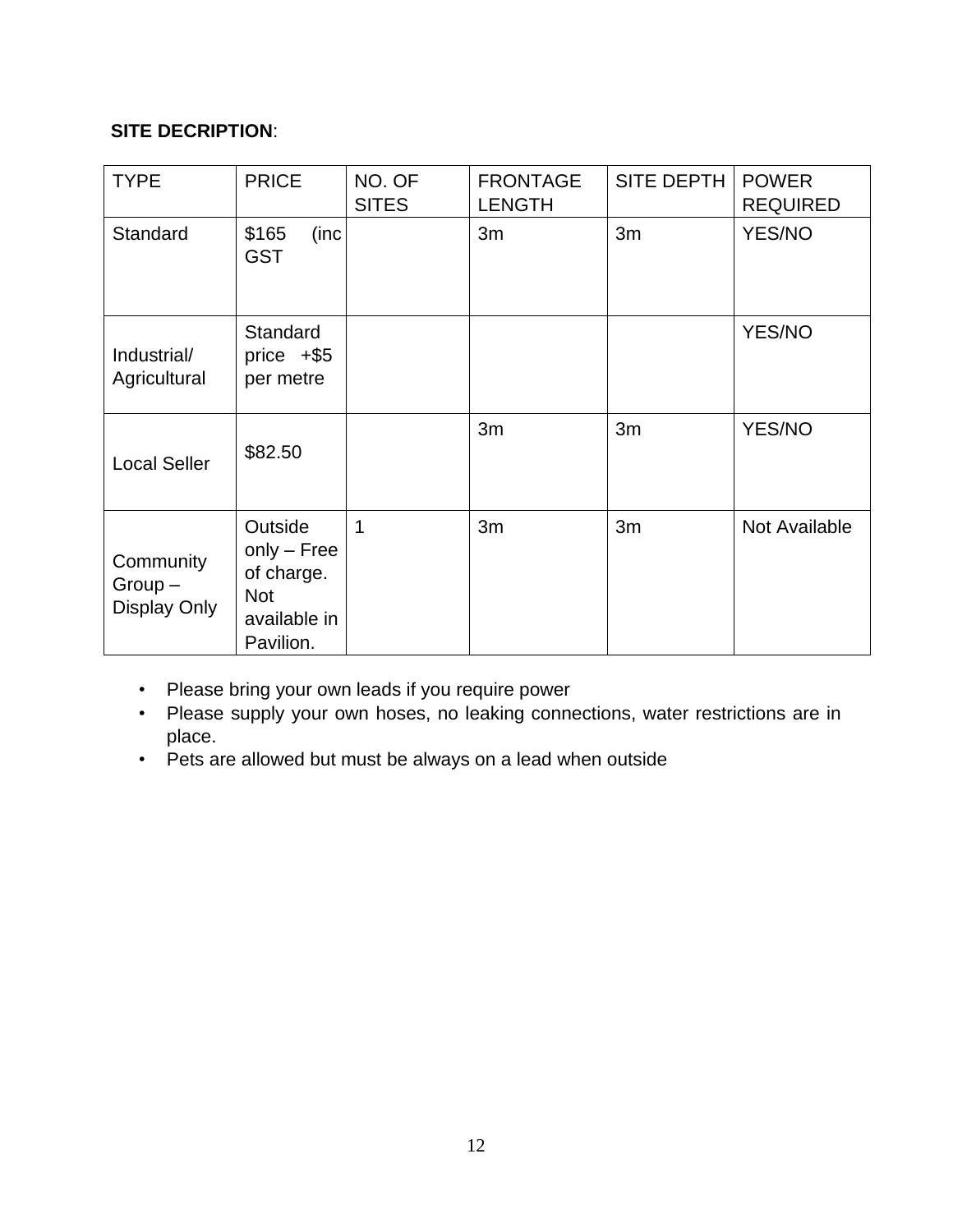#### **Displays, sites or fixtures MUST NOT be dismantled, nor goods or materials removed during hours of operation on the final day or without the consent of the relevant Trade Space Co-ordinator. Sites must be manned at all times.**

All Trade Site exhibits will need to be in place no later than 10am on Friday the 10<sup>th</sup> of June 2022.

All Vendors are to follow the guidelines set out by the Cloncurry Show Committee. Any vehicles/displays set up in the wrong area will be moved. Unauthorised vehicles will be towed away at the owner's expense.

Wednesday the 8<sup>th</sup> of June from 10:00am till 5:00pm Thursday the 9<sup>th</sup> of June from 9:00am till 6:00pm (Earlier arrangements can be made via appointment only) Friday the  $10<sup>th</sup>$  of June – SHOW DAY opening hours Saturday the  $11<sup>th</sup>$  of June – SHOW DAY opening hour

## **CAMPING FACILITIES:**

As the Cloncurry Showgrounds is a limited space, we advise camping off sight. Cloncurry has several accommodation venues within the town that is at the Vendors own cost.

We do have limited camping sites on the showgrounds that are available, fees will apply. If you require camping, please indicate below and include the camping fee in your total cost.

| <b>CAMPING REQUIRED:</b> | $\Box$ Yes | $\Box$ No |
|--------------------------|------------|-----------|
|                          |            |           |

Camping is Available from Wednesday the  $9<sup>th</sup>$  of June through to Sunday 13<sup>th</sup> of June. 24hr Security patrol will be present on the Cloncurry Showgrounds during the 2 Show days.

| Camping<br>Location                | Number of<br>sites | Number of<br><b>Nights</b><br>required | Power<br>Required | Water<br>Required | Price                            | TOTAL |
|------------------------------------|--------------------|----------------------------------------|-------------------|-------------------|----------------------------------|-------|
| Onsite<br>Cloncurry<br>Showgrounds |                    |                                        | YES/NO            | YES/NO            | \$35.00<br>Night/<br><b>Site</b> |       |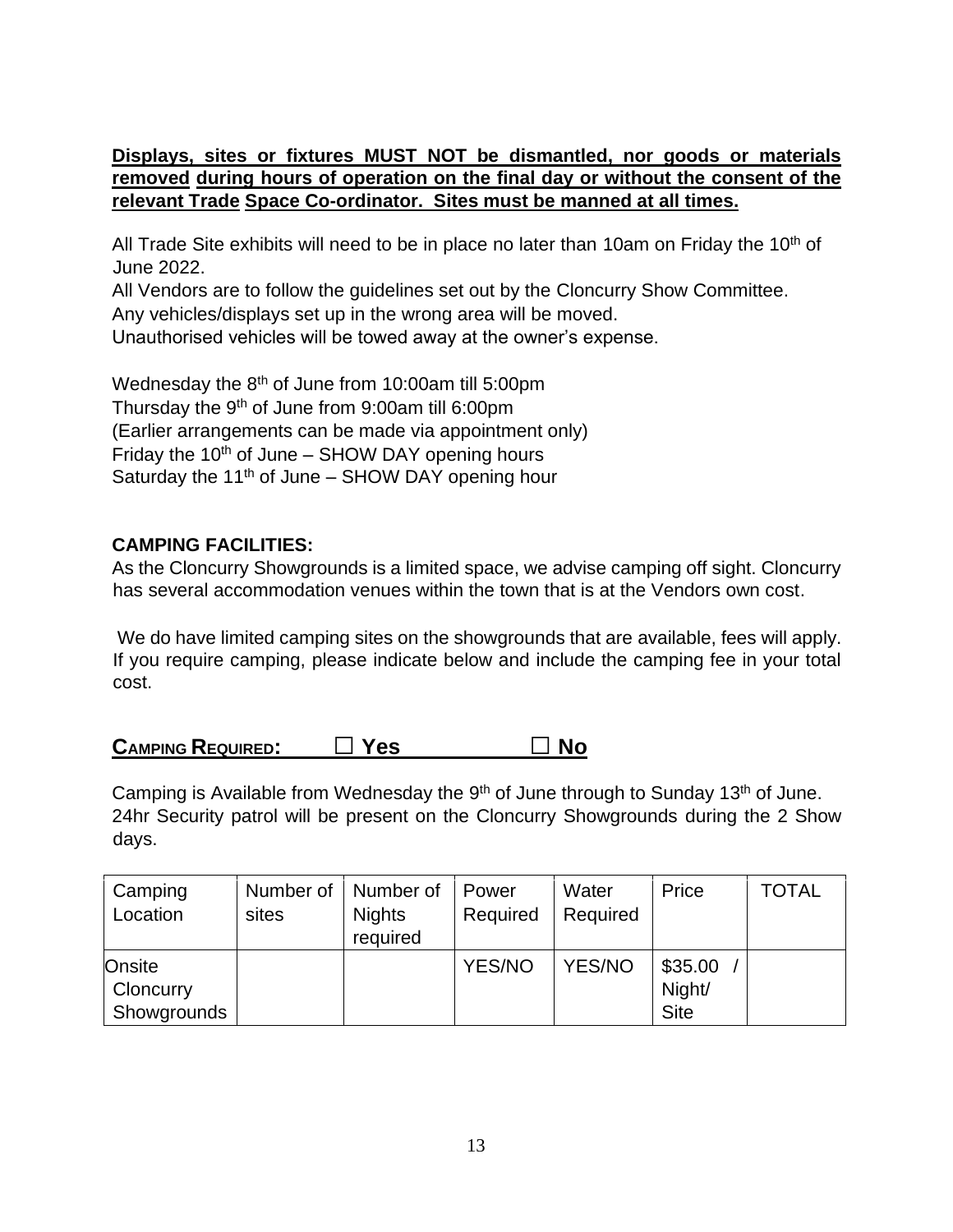#### **Local Accommodation Options:**

Central Hotel/Motel: (07) 4742 1418 Discovery Park: (07) 4742 2300 Gidgee Inn: (07) 4742 1599 Leichhardt Hotel/Motel: (07) 4742 1389 Oasis Caravan Park: (07) 4742 1313 Oasis Hotel/Motel: (07) 4742 1366 Post Office Hotel/Motel: (07) 4742 1411 Red Rock: (07) 4742 2728 Wagon Wheel: (07) 47421 866 Walls Camp: 0408700302

Please note that two show passes per day are issued per site, additional passes may be purchased as required.

Additional passes No. Required \$15/person per day

Friday \_\_\_\_\_\_\_\_\_\_\_\_ Saturday \_\_\_\_\_\_\_\_\_\_ Total \_\_\_\_\_\_\_\_\_ x \$15.00 = \$\_\_\_\_\_\_\_\_\_\_\_\_

**TOTAL AMOUNT PAYABLE:** \$\_\_\_\_\_\_\_\_\_Trade Site Fees

\$\_\_\_\_\_\_\_Camping Fees

\$ Additional Passes

**TOTAL\$**\_\_\_\_\_\_\_\_\_\_\_\_\_\_

**Method of Payment Please circle: Direct Debit Cheque Cash** 

**Direct Debit Details: Account Name: Cloncurry Show Society Inc. BSB: 034 173 Account No.: 252535 Please use your business name on this application as your direct deposit reference.** 

#### **OFFICE USE ONLY:**

| Site No.                   | Invoice No: |
|----------------------------|-------------|
| Site charge:               | Date Paid:  |
| <b>Additional Charges:</b> | Receipt No: |
| <b>Total Cost:</b>         |             |
|                            |             |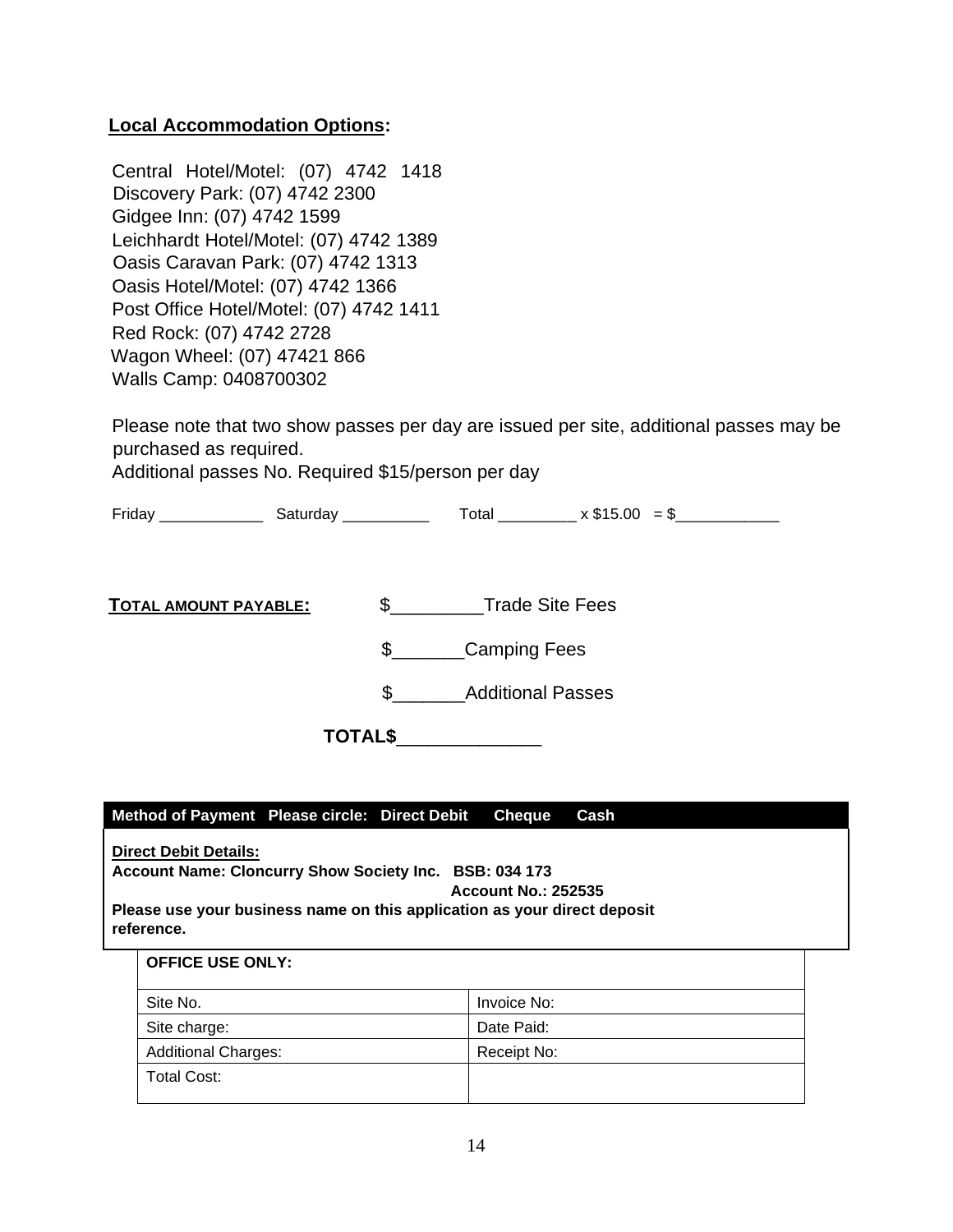# **Photo/Video Consent Form**

Without expectation of compensation or other remuneration, now or in the future, I hereby give my consent to Cloncurry and District Show Society Inc, its affiliates and agents, to use my image and likeness and/or any interview statements from me in its publications, advertising or other media activities (including the Internet). This consent includes, but is not limited to:

- (a) Permission to interview, film, photograph, tape, or otherwise make a video reproduction of me and/or record my voice.
- (b) Permission to use my name; and
- (c) Permission to use quotes from the interview(s) (or excerpts of such quotes), the film, photograph(s), tape(s) or reproduction(s) of me, and/or recording of my voice, in part or in whole, in its publications, in newspapers, magazines and other print media, on television, radio and electronic media (including the Internet), in theatrical media and/or in mailings for educational and awareness.

This consent is given in perpetuity and does not require prior approval by me.

| Name:      |  |  |
|------------|--|--|
| Signature: |  |  |
| Address:   |  |  |
|            |  |  |
| Date:      |  |  |

The below signed parent or legal guardian of the above-named minor child hereby consents to and gives permission to the above on behalf of such minor child.

Signature of Parent or Legal Guardian:

Print Name:

*The following is required if the consent form must be read to the parent/legal guardian:* 

\_\_\_\_\_\_\_\_\_\_\_\_\_\_\_\_\_\_\_\_\_\_\_\_\_\_\_\_\_\_\_\_\_\_\_\_\_\_\_\_\_ \_\_\_\_\_\_\_\_\_\_\_\_\_\_\_\_

I certify that I have read this consent form in full to the parent/legal guardian whose signature appears above.

\_\_\_\_\_\_\_\_\_\_\_\_\_\_\_\_\_\_\_\_\_\_\_\_\_\_\_\_\_\_\_\_\_\_\_\_\_\_\_\_\_\_\_\_\_\_\_\_\_\_\_\_\_\_\_\_\_\_\_\_\_\_\_\_\_\_\_\_\_\_\_\_\_\_\_\_

Signature of Organizational Representative **Date** Date